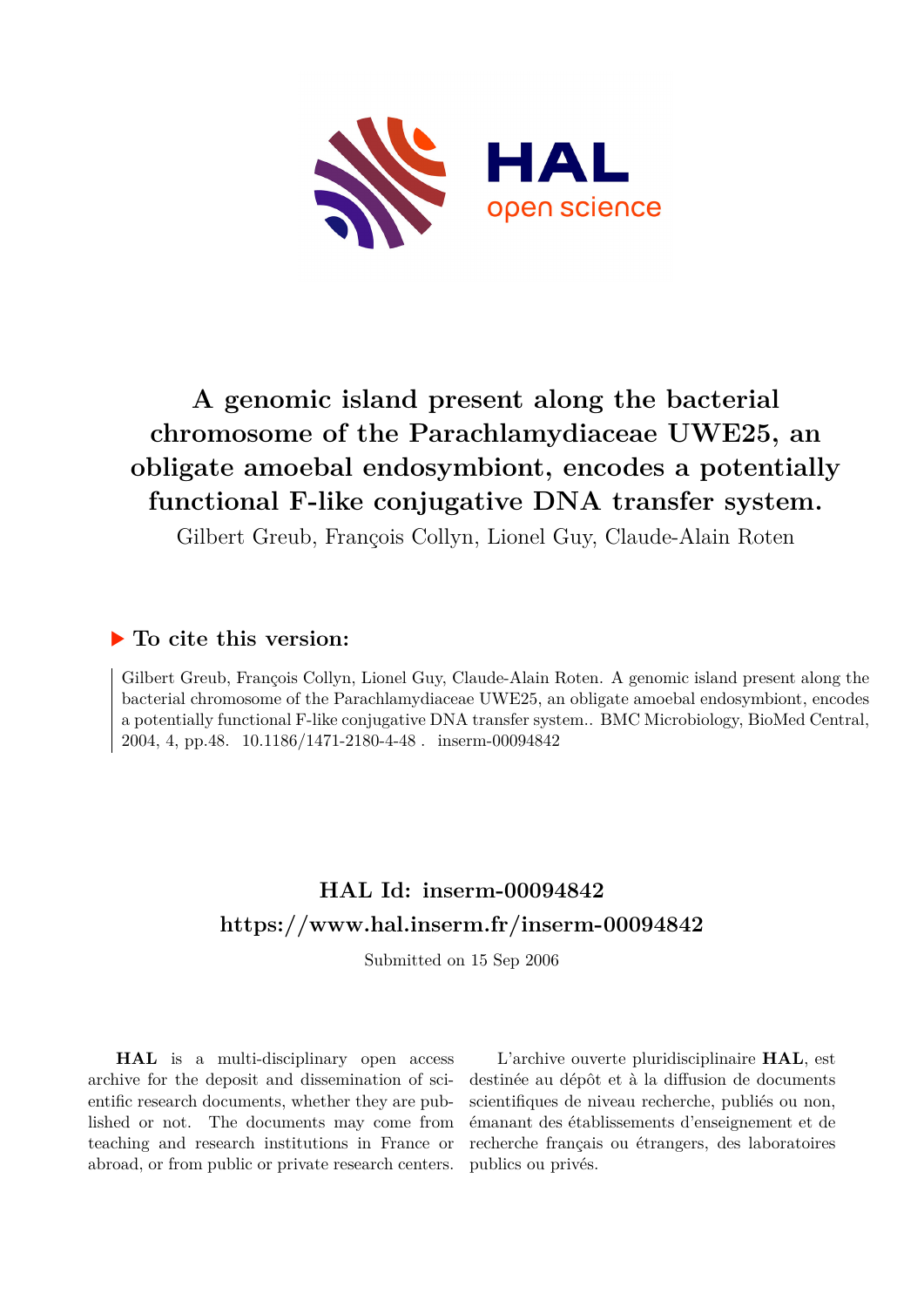## Research article **Contract Contract Contract Contract Contract Contract Contract Contract Contract Contract Contract Contract Contract Contract Contract Contract Contract Contract Contract Contract Contract Contract Contra**

# **A genomic island present along the bacterial chromosome of the**  *Parachlamydiaceae* **UWE25, an obligate amoebal endosymbiont, encodes a potentially functional F-like conjugative DNA transfer system**

Gilbert Greub†1, François Collyn†2,3, Lionel Guy†3 and Claude-Alain Roten\*<sup>3</sup>

Address: <sup>1</sup>Center for Research on Intracellular Bacteria, Institute of Microbiology, Faculty of Biology and Medicine, University of Lausanne, Lausanne, Switzerland, <sup>2</sup>E0364 Inserm, Etude des Interactions Cellulaires et Moléculaires des Bactéries Pathogènes avec l'Hôte, Institut de Biologie de Lille & Faculté de Médecine Henri Warembourg, Université de Lille II, Lille, France and <sup>3</sup>Department of Fundamental Microbiology, Faculty of Biology and Medicine, University of Lausanne, Lausanne, Switzerland

Email: Gilbert Greub - gilbert.greub@hospvd.ch; François Collyn - francois.collyn@unil.ch; Lionel Guy - lionel.guy@unil.ch; Claude-Alain Roten\* - claude-alain.roten@unil.ch

\* Corresponding author †Equal contributors

Published: 22 December 2004

*BMC Microbiology* 2004, **4**:48 doi:10.1186/1471-2180-4-48

[This article is available from: http://www.biomedcentral.com/1471-2180/4/48](http://www.biomedcentral.com/1471-2180/4/48)

© 2004 Greub et al; licensee BioMed Central Ltd.

This is an Open Access article distributed under the terms of the Creative Commons Attribution License [\(http://creativecommons.org/licenses/by/2.0\)](http://creativecommons.org/licenses/by/2.0), which permits unrestricted use, distribution, and reproduction in any medium, provided the original work is properly cited.

Received: 06 October 2004 Accepted: 22 December 2004

#### **Abstract**

**Background:** The genome of *Protochlamydia amoebophila* UWE25, a *Parachlamydia*-related endosymbiont of freeliving amoebae, was recently published, providing the opportunity to search for genomic islands (GIs).

**Results:** On the residual cumulative G+C content curve, a G+C-rich 19-kb region was observed. This sequence is part of a 100-kb chromosome region, containing 100 highly co-oriented ORFs, flanked by two 17-bp direct repeats. Two identical *gly-tRNA* genes in tandem are present at the proximal end of this genetic element. Several mobility genes encoding transposases and bacteriophage-related proteins are located within this chromosome region. Thus, this region largely fulfills the criteria of GIs. The G+C content analysis shows that several modules compose this GI. Surprisingly, one of them encodes all genes essential for F-like conjugative DNA transfer (*traF*, *traG*, *traH*, *traN*, *traU*, *traW*, and *trbC*), involved in sex pilus retraction and mating pair stabilization, strongly suggesting that, similarly to the other F-like operons, the parachlamydial *tra* unit is devoted to DNA transfer. A close relatedness of this *tra* unit to F-like *tra* operons involved in conjugative transfer is confirmed by phylogenetic analyses performed on concatenated genes and gene order conservation. These analyses and that of *gly-tRNA* distribution in 140 GIs suggest a proteobacterial origin of the parachlamydial *tra* unit.

**Conclusions:** A GI of the UWE25 chromosome encodes a potentially functional F-like DNA conjugative system. This is the first hint of a putative conjugative system in chlamydiae. Conjugation most probably occurs within freeliving amoebae, that may contain hundreds of *Parachlamydia* bacteria tightly packed in vacuoles. Such a conjugative system might be involved in DNA transfer between internalized bacteria. Since this system is absent from the sequenced genomes of *Chlamydiaceae*, we hypothesize that it was acquired after the divergence between *Parachlamydiaceae* and *Chlamydiaceae*, when the *Parachlamydia*-related symbiont was an intracellular bacteria. It suggests that this heterologous DNA was acquired from a phylogenetically-distant bacteria sharing an amoebal vacuole. Since *Parachlamydiaceae* are emerging agents of pneumonia, this GI might be involved in pathogenicity. In future, conjugative systems might be developed as genetic tools for *Chlamydiales*.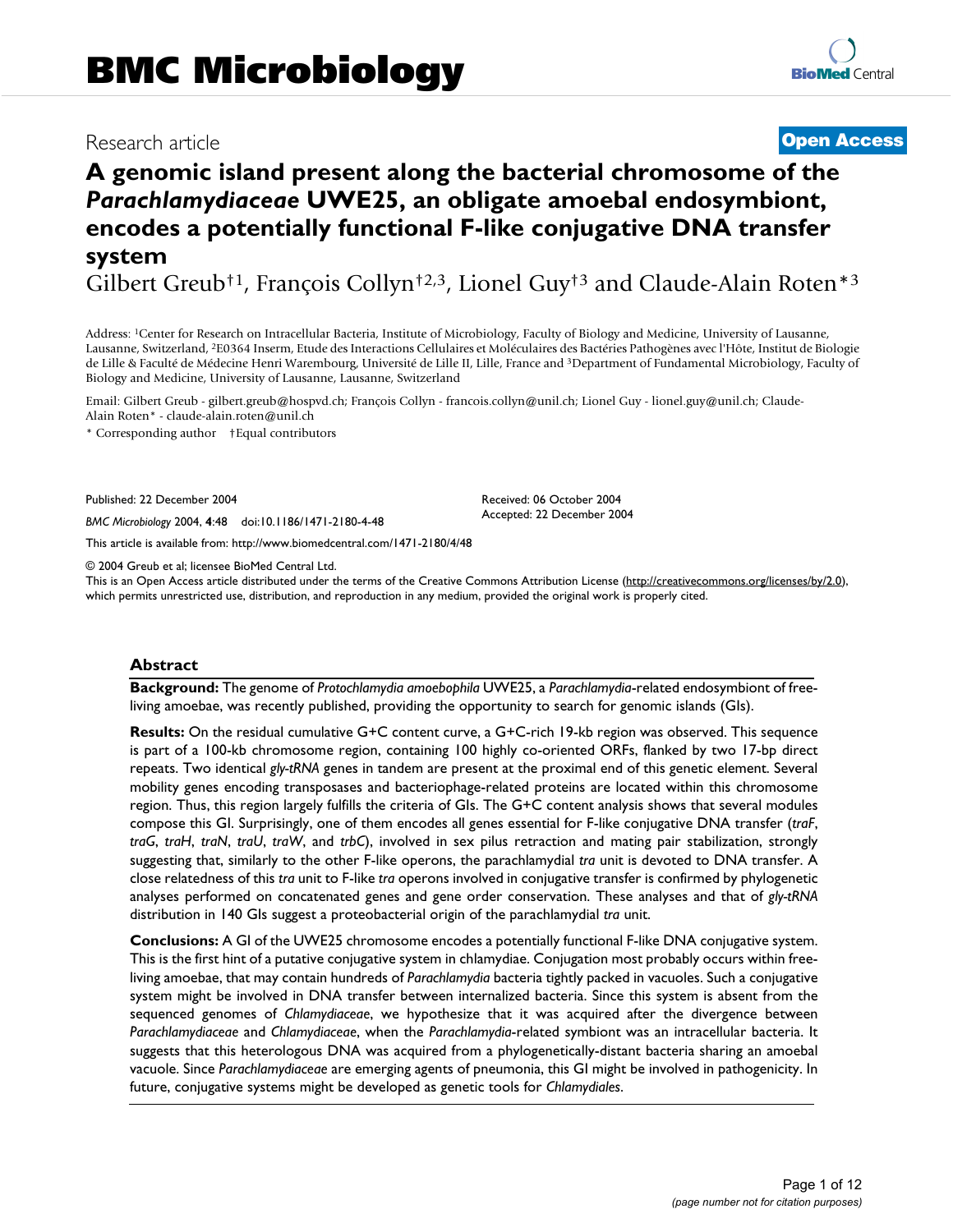### **Background**

First described in 1997, *Parachlamydia acanthamoebae* is an obligate intracellular bacterium naturally infecting freeliving amoebae [1[,2](#page-11-0)]. It was isolated from *Acanthamoeba* spp. recovered from the nasal mucosa of healthy volunteers [1]. Later, additional strains of *Parachlamydiaceae* have been found within about 5% of *Acanthamoeba* spp. and once within *Hartmanella vermiformis* [[2](#page-11-0),3]. The 16S rRNA sequences of these *Parachlamydiaceae* are about 14% different from those of both genera *Chlamydophila* and *Chlamydia* [\[2,](#page-11-0)3]. Since the 16S rRNA sequence difference between *Chlamydophila* sp. and *Chlamydia* sp. is 6% only, it clearly appears that the speciation between the two latter occurred after the divergence between *Parachlamydiaceae* and *Chlamydiaceae*.

Like other *Chlamydiales*, *Parachlamydiaceae* can present two developmental stages: the reticulate body, a metabolically active dividing form, and the elementary body, an infective stage; the crescent body is another infective form, not observed in *Chlamydiaceae* [4]. Differentiation of the infective stages in reticulate bodies and multiplication of the latter were recently shown to occur within amoebal vacuoles, that may contain hundreds of bacteria [4]. Depending on the symbiotic/pathogenic relationships prevailing between both organisms, the escape of the bacteria from the amoeba may occur either by the release of secreted vesicles or by the lysis of the host [4].

There is a growing evidence of the human pathogenicity of *Parachlamydiaceae* [\[2\]](#page-11-0). For instance, positive *Parachlamydia* serologies were shown to be associated with a febrile epidemic [[5](#page-11-1)], community-acquired pneumonia [[6](#page-11-2)], and inhalation pneumonia [\[7\]](#page-11-3). The role of *Parachlamydia*-related bacteria as agents of inhalation pneumonia is further suggested by the temperature-dependent release of the bacteria from their amoebal reservoir [[8](#page-11-4)]. PCR amplification of parachlamydial DNA from monocytes, sputa and bronchoalveolar lavages collected from patients suffering of bronchitis or pneumonia also supports the pathogenic potential of *Parachlamydia* [9[-12](#page-11-5)]. The survival of these *Chlamydia*-like organisms within human macrophages [13] is an additional hint of parachlamydial pathogenicity.

Horn *et al*. [14], by sequencing and annotating the whole genome of the *Parachlamydia*-related UWE25 contributed much to the understanding of the evolution of chlamydiae. Indeed, they demonstrated that major virulence mechanisms of *Chlamydiaceae* such as the Type Three Secretion System (TTSS) and the Chlamydial Protease-like Activity Factor (CPAF) are also encoded by the chromosome of the evolutionary early-branching *Parachlamydiaceae* UWE25. Genome analysis of the parachlamydial endosymbiont also identified Open Reading Frames

(ORFs) homologous to Type Four Secretion Systems (TFSS) and characterized by a high G+C content, suggesting that they result from an horizontal transfer. Based on their annotation revealing the apparent absence of genes necessary for DNA transfer, Horn *et al*. [14] proposed that this TFSS was involved in protein export but not in DNA transfer.

To date, numerous genomic islands (GIs) were already identified along whole chromosomal sequences of various bacterial species. For instance, 140 GIs are described in the Islander database, including GIs of proteobacteria, firmicutes, actinobacteria and cyanobacteria [15]. Thus, we wondered whether any GIs were located along the bacterial chromosome of the amoebal endosymbiont UWE25.

GIs are genetic elements which length vary from 10 to 200 kb and are inserted in a chromosome after a lateral transfer occurring, in some instances, between phylogenetically-distant microorganisms. Their heterologous origins are generally evidenced by a G+C content different from that of the remaining bacterial chromosome and by the presence of various mobility genes (i.e. involved in transposition, transduction or conjugative transfer), that are occasionally source of GI instability [16,17]. They are often flanked by particular DNA sequences, such as direct repeats or insertion sequences. Moreover, tRNA *loci* are generally used as insertion sites by GIs for their chromosomal integration [16-18]. Since no genetic tools are available for the study of this obligate intracellular bacteria, a bioinformatic approach was chosen to locate putative GIs.

### **Results**

#### *A genomic island is present in the genome of UWE25*

Using standard G+C content analyses of *Parachlamydia*related UWE25 chromosome, we observed a G+C-rich region (Figure 1A and 1B), similar to that shown by Horn *et al*. [14]. Using the residual cumulative G+C content analysis adapted from the GC profile of Zhang and Zhang [19], we were able to precisely define a 19-kb region (Figure 1C). The presence of 17-bp direct repeats flanking a 100-kb chromosome region (1648 to 1748 kb, Table [1](#page-4-0)) that encompasses the 19-kb DNA sequence enabled us to define a new region composed of 100 ORFs (See additional data file 1 for the description of these genes and their location on the chromosome of UWE25). Interestingly, this 100-kb region is characterized by a higher level of local gene coorientation (75/100) than that characterizing the remaining of the genome (1015/1931, 52.6%, p < 0.001) and by a particular signature in the cumulative GC skew analysis. Two identical *gly-tRNA* genes in tandem are located at the proximal end of this 100-kb genetic element (Figure 1A,1C and Table [1\)](#page-4-0). Several mobility genes (eight putative transposases, one recombinase and seven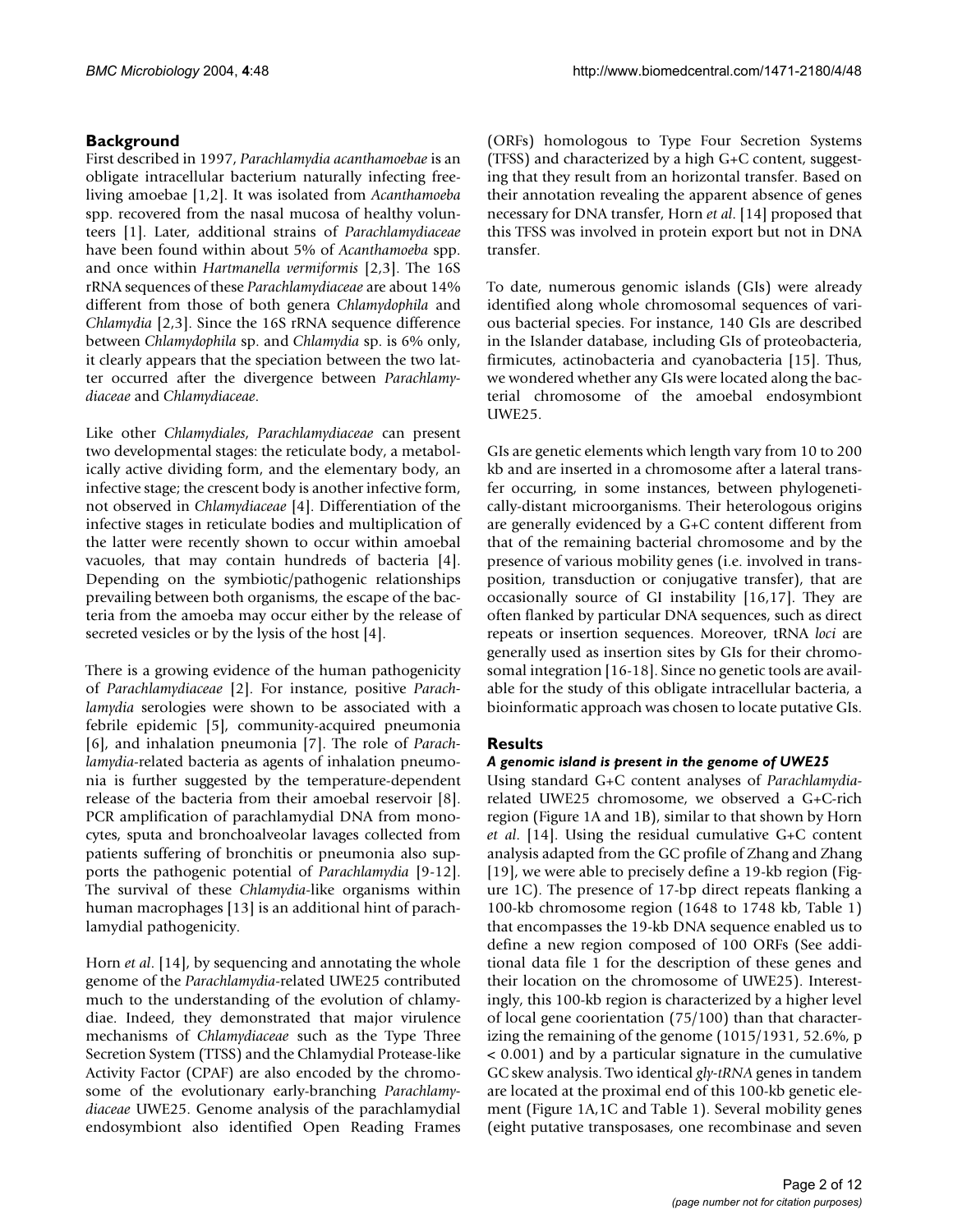

#### The genomic island (GI) pr **Figure 1** esent in the chromosome of the endosymbiont UWE25

The genomic island (GI) present in the chromosome of the endosymbiont UWE25. **(A)** Position of the GI on the UWE25 genome, a 100-kb region (grey area) delimited by two direct repeats (Table 1) at both ends and by two *gly-tRNA*s genes in tandem (all tRNAs genes are represented by '+') at its proximal end. A third copy of the direct repeat (Table 1) is indicated by a white line disrupting the grey area. The region is characterized by a different slope in the cumulative GC skew analysis (black curve) and by a higher G+C content (grey curve, windows of 20 kb, 0.1-kb step). The horizontal line indicates the genomic G+C content average. **(B)** Closer view of the 100-kb region (black curve, cumulative GC skew; grey curve, G+C content windows of 5 kb, 0.1-kb step; horizontal line, average genomic G+C content). **(C)** Residual cumulative G+C content (GC') and genomic features of the 100-kb GI. This region encompasses the region with the highest G+C content in the 20-kb windows analysis of the UWE25 genome. The position of genes is represented by an 'X' on the upper line if encoded on the positive strand, otherwise by an 'X' on the bottom line (For details, see Table in Supplementary Material 1). A large majority of genes are co-oriented in the genome region flanked by the direct repeats. The *tra* operon (thick line), present on this GI, exhibits a G+C content (40.0%) clearly higher than that of the whole genome (34.7%). The positions of transposases (open circles) and of phage-related genes (full circles) are indicated.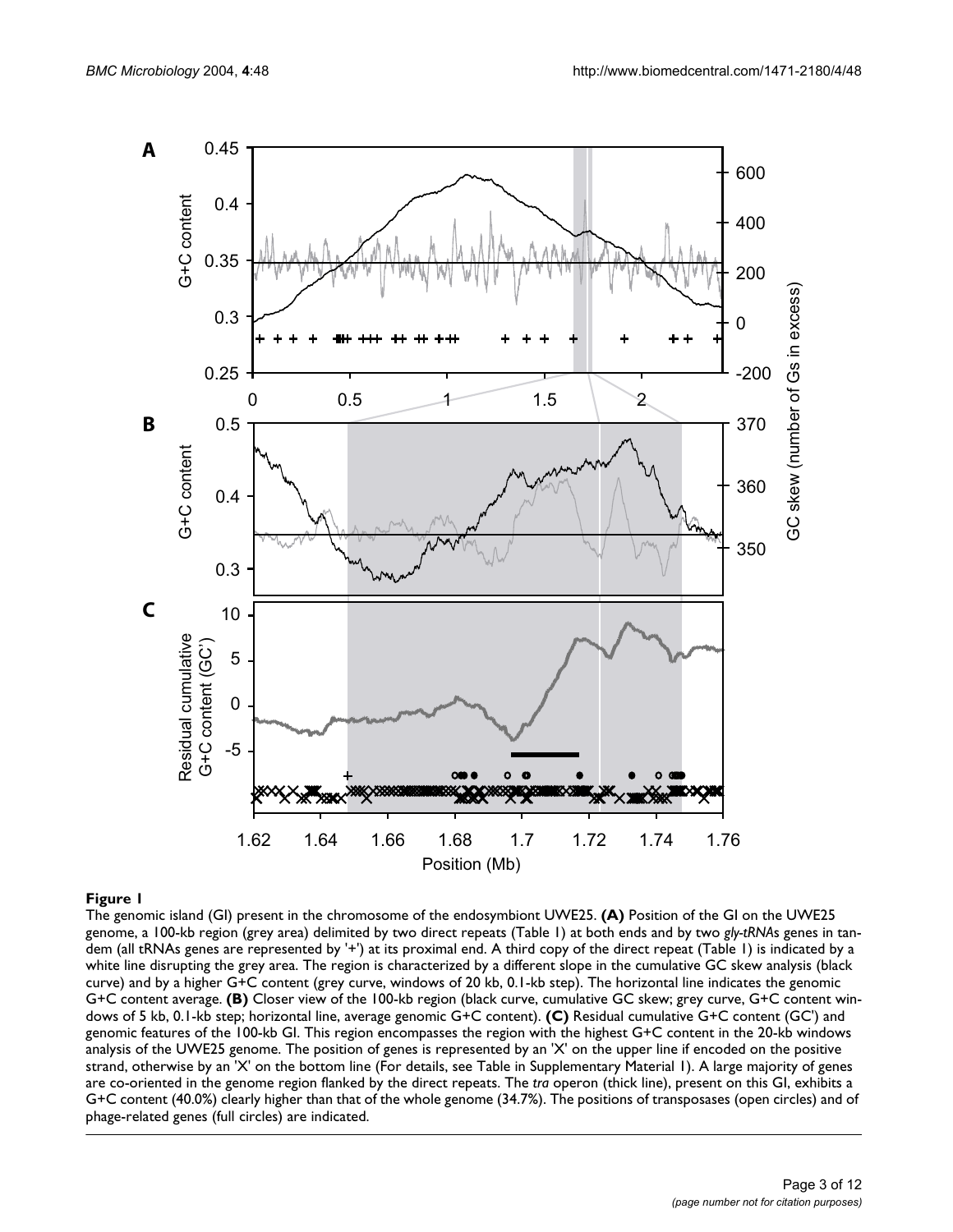|                                                                     | Protein number <sup>a</sup> | Position <sup>a</sup> |
|---------------------------------------------------------------------|-----------------------------|-----------------------|
| Direct repeat                                                       |                             | 1648147-1648157       |
| gly-tRNAa,b                                                         |                             | 1648172-1648243       |
| gly-tRNAa,b                                                         |                             | 1648332-1648403       |
| Transposasec                                                        | pc1402                      | 1679924-1680400       |
| Phage-related protein <sup>c</sup>                                  | pc1404                      | 1681569-1682441       |
| Putative transcriptional regulator <sup>c,d</sup>                   | pc1405                      | 1679924-1680400       |
| Phage-related protein <sup>c</sup>                                  | pc1410                      | 1685329-1686447       |
| Putative transposase <sup>c</sup>                                   | pc1419                      | 1695418-1696245       |
| tra operon <sup>e</sup>                                             | pc1420-1441                 | 1696410-1716241       |
| Transposasese                                                       | pc1426-1427                 | 1700887-1701896       |
| Putative DNA-binding protein <sup>c</sup>                           | pc1443                      | 1716648-1717004       |
| Phage-related protein <sup>c</sup>                                  | pc1444                      | 1717137-1717400       |
| Direct repeat                                                       |                             | 1723093-1723103       |
| Putative ATPase involved in DNA repair <sup>c</sup>                 | pc1451                      | 1723169-1723504       |
| Probable Doc (death on cure) protein, bacteriophage Pl <sup>a</sup> | pc1456                      | 1732622-1732999       |
| Putative DNA-binding protein                                        | pc1461                      | 1735745-1736065       |
| Putative transposase <sup>c</sup>                                   | pc1465                      | 1740371-1741198       |
| Probable DNA double-strand break repair ATPase                      | pc1467                      | 1742079-1744181       |
| Putative transposase                                                | pc1468                      | 1744634-1745023       |
| Probable resolvase <sup>a</sup>                                     | pc1469                      | 1745398-1745955       |
| Probable transposases, partial length <sup>a</sup>                  | pc1470-1471                 | 1745807-1746692       |
| Probable Doc (death on cure) protein, bacteriophage Pl <sup>a</sup> | pc1473                      | 1747135-1747512       |
| Phage-related protein <sup>c</sup>                                  | pc1474                      | 1747618-1747809       |
| Direct repeat                                                       |                             | 1747915-1747925       |

<span id="page-4-0"></span>**Table 1: Description of main features of the parachlamydial 100-kb genomic island. Chromosome location of direct repeats, tRNA genes,** *tra* **operon, transposases, bacteriophage-related proteins and proteins involved in DNA metabolism is listed below.**

a , according to Horn *et al*. [14];

<sup>b</sup>, positive strand (cooriented as the majority of the genes of the GI); *gly-tRNAs* are separated by 88 nt;

<sup>c</sup>, identified by BLAST [35; 36] and CLUSTALW [39] by ourselves;

d, phage-related protein based on additional BLAST hit;

e, partially annotated by Horn *et al*. [14] and further characterized by ourselves by BLAST [35, 36].

bacteriophage related-proteins) are encoded within the 100-kb region (Figure 1C, Table [1](#page-4-0)). Thus, this region largely fulfills the accepted criteria of GIs [16-18]. We termed this newly described GI "Pam100G" (*Protochlamydia amoebophila*, 100-kb, Gly-tRNA) according to the nomenclature used in the Islander database [15].

#### *Mosaicism of the 100-kb genomic island*

Interestingly, this GI can be divided into clearly distinct regions, according to their G+C content (Figure 1B, Table 2). The residual cumulative G+C content analysis highlights a modular structure with different slopes, each linear segment indicates that genes of this unit present a rather constant local G+C content (Figure 1C). A positive or a negative slope would indicate that each block of genes presents a G+C content higher or lower that of the UWE25 chromosome, respectively.

The first module begins with a direct repeat and two identical *gly-tRNAs* in tandem. Composed of 28 ORFs, this unit exhibits a G+C content (36.4%) similar to that of the remaining of the genome of UWE25 (1931 ORFs, 36.1%). Sixteen homologs to these 28 genes (57%) were found in

databases, 12 of them (75%) exhibiting a best score in BLAST analyses with a *Chlamydiaceae* ORF (See additional data file 1). Interestingly, no gene of the other modules of the 100-kb GI exhibited a best hit in similarity analyses with any *Chlamydiaceae* counterpart. Some of the genes present in the first module, such as *sctN* and *sctQ*, are part of a TTSS also present in *Chlamydiaceae*. The other TTSS genes are disseminated along the chromosome of UWE25. The presence of some TTSS genes in the first module and of a gene encoding a putative transposase at the distal end of the first module of this 100-kb GI suggests that this first unit was acquired by chromosomal rearrangements. (See additional data file 1 for the results of BLAST analyses).

Characterized by a low G+C content (34.1%), the 2nd module encodes 18 ORFs. Only five are similar to known protein sequences (28%), four of them being identified as mobility genes (three bacteriophage-related genes and one putative transposase encoding gene).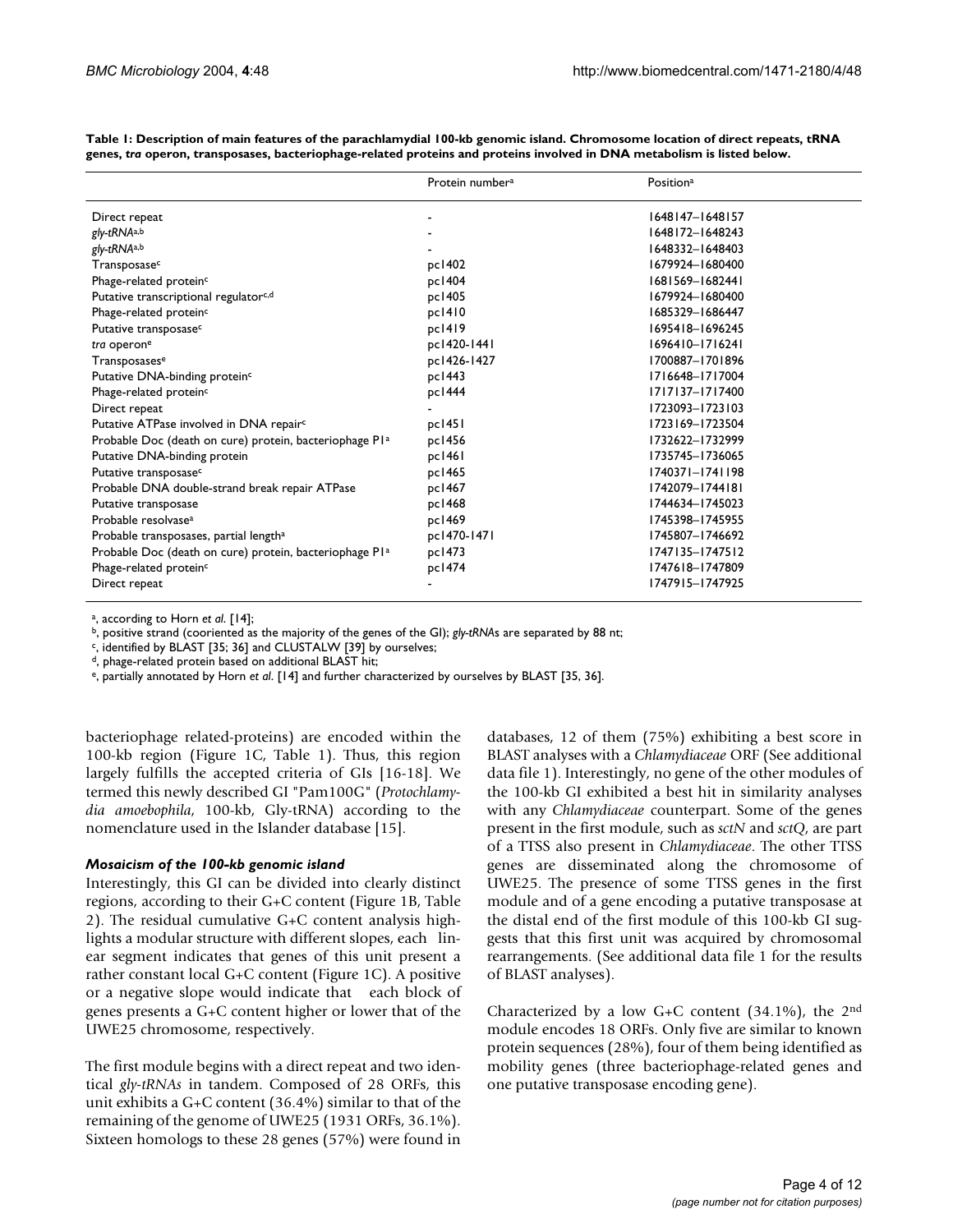| Modules                              | Ist mod.             | 2 <sup>nd</sup> mod. | 3rd mod. | 4 <sup>th</sup> mod. | 5 <sup>th</sup> mod. | 6 <sup>th</sup> mod. | 7 <sup>th</sup> mod. |
|--------------------------------------|----------------------|----------------------|----------|----------------------|----------------------|----------------------|----------------------|
| Length                               | 32 kb                | 16 kb                | 19 kb    | 10 <sub>kb</sub>     | 6 kb                 | 12kb                 | 2 <sub>kb</sub>      |
| Mean G+C content (%)                 | $36.4%$ <sup>a</sup> | 34.I%                | 40.9%    | 33.4%                | 41.8%                | 33.3%                | 38.7%                |
| Number of ORFs                       | 28                   | 8                    | 21       | 3                    |                      | 13                   | 6                    |
| Number of genes having an homolog    | 16 (57%)             | 5 (28%)              | 16 (85%) | 7 (54%)              | 1(100%)              | 5 (38%)              | 5 (83%)              |
| Number of genes having no homolog    | 12                   | 13                   | 5        | 6                    | 0                    | 8                    |                      |
| Best hits with homologs in:          |                      |                      |          |                      |                      |                      |                      |
| - chlamydiae                         | 12                   | 0                    |          | O                    | 0                    | o                    |                      |
| - cyanobacteria                      |                      |                      |          |                      | 0                    |                      |                      |
| - plantsb                            | 0                    | 0                    |          |                      | 0                    |                      |                      |
| - $\alpha$ -proteobacteria           | O                    | 0                    |          |                      | 0                    |                      |                      |
| - β-proteobacteria                   |                      |                      |          |                      | 0                    |                      |                      |
| - γ-proteobacteria                   |                      |                      |          |                      | 0                    |                      | 4¢                   |
| - Bacteroidetes group                | o                    |                      |          |                      | 0                    |                      |                      |
| - others                             |                      | 2                    | o        |                      |                      |                      |                      |
| Homologous <sup>d</sup> to:          |                      |                      |          |                      |                      |                      |                      |
| - phage-related protein              | 0                    |                      | 0        |                      | 0                    |                      |                      |
| - putative transposase               |                      |                      | 2        |                      | 0                    | $2^e$                |                      |
| - resolvase                          |                      |                      | n        |                      | 0                    | 0                    |                      |
| - protein involved in DNA metabolism | 0                    |                      | o        |                      | 0                    | 2                    |                      |

**Table 2: The genomic island of the UWE25 endosymbiont presents seven different modules. The limit of each module was determined by residual cumulative G+C content analysis.**

a the G+C content is similar to that of 36.1% of the remaining genome (calculated on 1931 ORFs);

b 5% of the 2031 ORFs of the genome of UWE25 have products homologous to plant proteins, but no ORFs of the GI were homologous to plant counterparts;

ctwo ORFs which presented best homologs encoded by a plasmid of an uncultured bacteria present in activated sludge have a second best BLAST hit encoded by a gamma-proteobacterial ORFs (*Pseudomonas* sp.);

d not only the best BLAST hit is taking into consideration to determine the putative function encoded by the ORF;

e one of them has an e-value above 0.001.

The 3rd module (19 kb), exhibiting the second highest G+C content of the UWE25 genome (40.9%), comprises 21 ORFs. Some of these genes were identified as *tra* genes by Horn *et al*. [14]. Using BLAST analyses and alignment tools, we re-annotated the whole module (see below) and, if we except two transposase genes and one ORF of unknown function, we unveiled that all ORFs of this module belong to a genetic unit similar to the *tra* operons encoding the TFSS previously described in proteobacterial genomes (Figure 2, See additional data file 1 for the reannotations of this module).

Presenting a low G+C content (33.4%), the 4<sup>th</sup> module (10 kb) is composed of 13 ORFs. All these ORFs were previously annotated by Horn et al. [14] as encoding hypothetical proteins or without homolog. Our BLAST analysis identified one ORF homologous to genes encoding bacteriophage-related proteins and two genes of proteins involved in DNA metabolism (Table [1](#page-4-0) and 2, see also the table in the additional data file 1). Interestingly, a direct repeat is located between the 9th and 10th genes of the module. This 17-bp direct repeat, that presents 3 mismatches is similar to those present at the proximal and distal ends of the GI, exhibiting the same 14 conserved nucleotides. It may reflect a complex evolutionary history of the GI, possibly enabling it to be mobile as 25-kb, 75 kb or 100-kb DNA segments.

A single large protein is encoded along the 5th module (6 kb). Its G+C content is one of the highest of the UWE25 chromosome (41.8%). By BLAST analysis, this protein exhibits the strongest similarity with the human Nod3 protein.

The  $6<sup>th</sup>$  module (12 kb) is characterized by a low G+C content (33.3%). This unit is composed of 13 ORFs, the first ORF encoding a product similar to the Death on cure (Doc) protein of P1 bacteriophage. Two ORFs code for proteins involved in DNA metabolism and an additional ORF encodes a putative transposase.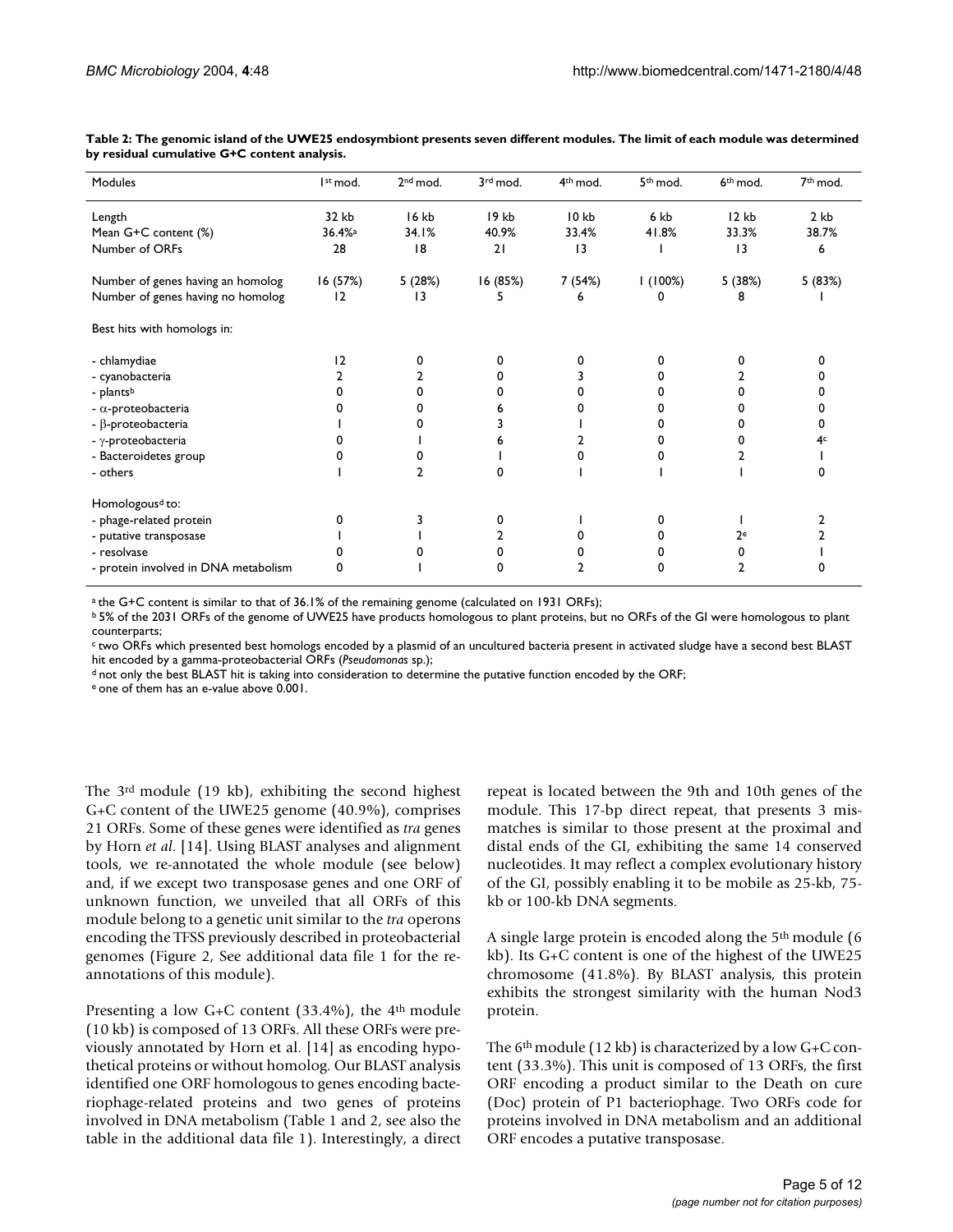

Figure 2 and 2008 and 2008 and 2008 and 2008 and 2008 and 2008 and 2008 and 2008 and 2008 and 2008 and 2008 an Comparison of the *tra* unit of the endosymbiont UWE25 with similar operons of pNL1 (*Novosphingobium aromaticivorans*), F (*Escherichia coli*), R391 (*Providencia rettgeri*) and R27 (*Salmonella* Typhi) plasmids. In the upper part of the figure: the G+C content of the UWE25 chromosome, around the 1.71 Mb location (1-kb sliding window average, 0.1-kb step). The horizontal line represents the genomic G+C content average. Only the ORFs composed of more than hundred amino-acids are presented on genetic maps of *tra* units/operons by arrows according to their transcription direction (adapted from Lawley *et al*. [20]). Colors or patterns are used to indicate *tra* gene homologs. White genes represent non-conserved transfer genes. Upper case letters refer to the corresponding *tra* genes, whereas lower case letters f and c stand for *trsF* and *trbC*, respectively. Double slashes indicate non-contiguous regions. Interestingly, the G+C-rich genes encoded by the UWE25 chromosome correspond to the

The 7<sup>th</sup> module is short (2 kb) and present a G+C-rich unit (38.7%). Five of the six ORFs of this unit encode a probable resolvase, three putative transposases and a phagerelated Doc protein. The final direct repeat is located at the end of this module. With the only exception of the phagerelated protein, all other ORFs of the 7<sup>th</sup> module appear to be similar to gamma-proteobacterial proteins, possibly explaining the observed different signal in the G+C content analysis.

#### *Role of the type IV secretion system encoded by the 100 kb genomic island*

The functions of genes encoded by GIs may be related, among others, to pathogenicity such as the ability to exploit the host intracellular environment. Since no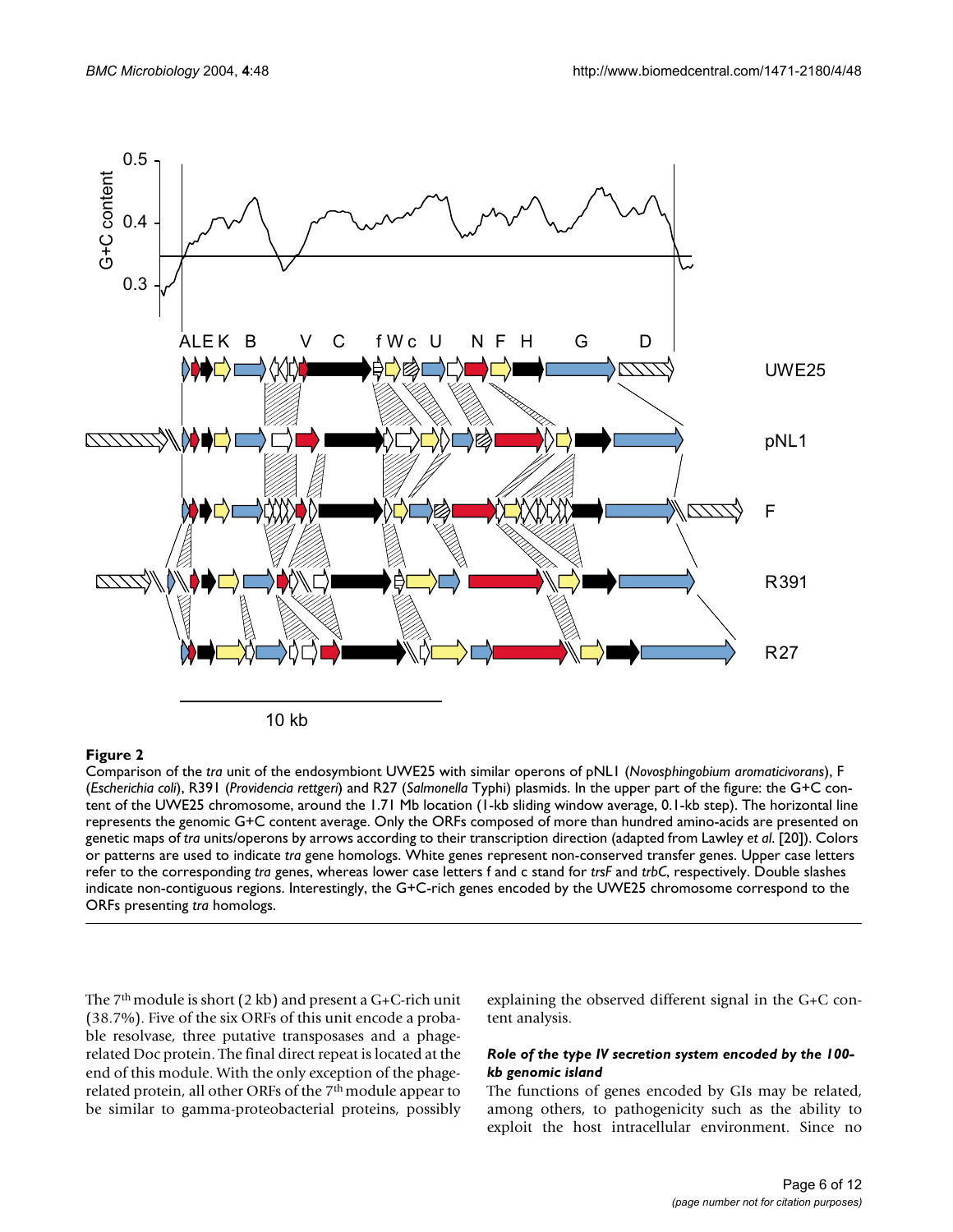genetic system has been described for any obligate intracellular chlamydiae, we investigated the putative functions of this GI by bioinformatics. We focused our analyses on the TFSS, for which a previous annotation of the *tra* genes showed a genetic unit unable to transfer DNA [14]. Using different protein comparison methods described in the additional data file 1, we identified supplementary *tra* genes, and compared the general organization of this *tra* unit with other genetic elements encoding TFSS genes [20]. The UWE25 *tra* unit displays a striking colinearity with *tra* operons encoding F-like conjugative DNA transfer system, especially to those of the F and pNL1 plasmids of *Escherichia coli* and *Novosphingobium aromaticivorans*, respectively (Figure 2). All homologous genes essential for DNA transfer in plasmid F (*traF*, *traG*, *traH*, *traN*, *traU*, *traW*, and *trbC*) and involved in sex pilus retraction and mating pair stabilization [20] are present, strongly suggesting that, similarly to the other F-like TFSSs, the gene products encoded by the UWE25 *tra* unit are devoted to DNA transfer. With the only exception of *traG*, these genes are not present on P-like and I-like plasmids, reinforcing the close relationship prevailing between the UWE25 *tra* unit and their F-like plasmids counterparts.

Figure [3](#page-8-0) shows that the UWE25 *tra* unit clusters within Flike TFSSs, confirming that it may function as a F-like conjugative system. Drawn as an UPGMA tree (Figure [3](#page-8-0)A), the comparison of the genetic organization of all *tra* units was performed as a gene order breakpoint analysis developed for the study of the mitochondrial genome evolution [21]. This analysis clearly shows that the closest relatives of the UWE25 *tra* units are the *tra* operons of the F-like conjugative plasmids. The Fitch-Margoliash- and the minimum evolution comparisons performed on the same dataset presented the same tree topologies, confirming the former UPGMA results (data not shown). An *omit* test performed on this tree confirms that the results are robust: with one exception (involving the deep branching of one cluster on one tree), all 11 trees were congruent in all their nodes. Figure [3B](#page-8-0) shows an UPGMA tree comparing the Kimura corrected *p*-distances (the proportion *p* of nucleotide sites at which two sequences are different, taking into account the proportion of transversion- and transition-substitution rates) of nucleotide sequences of the concatenated *traA*, *traK*, *traB*, *traV*, and *traC* genes. A similar topology is observed with (i) neighbor-joining- and minimum evolution trees inferred using the Kimura-corrected *p*-distances and (ii) UPGMA, neighbor-joining- and minimum evolution trees performed on *p*-distance of the whole coding sequences of the concatenated *tra* genes (See additional data file 2 for these trees). Neighbor-joining- and minimum evolution methods comparing Kimura-corrected *p*distances of the complete coding sequences confirmed that the *tra* unit of UWE25 is phylogenetically closely related to the *tra* operons of the F-like plasmids: the bootstrap values of 94% and 91% respectively, support the node separating the concatenated *tra* genes of the chromosomal UWE25 and the R27 plasmid, a gamma-proteobacterial F-like conjugative plasmid, from those of all other plasmids (See the additional data file 2 for these trees). In neighbor-joining and minimum evolution analyses of *p*-distances, the *tra* unit of UWE25 also clusters with the *tra* operons of gamma-proteobacterial F-like plasmids: the bootstrap of 96% and 92%, respectively, support the node separating the concatenated *tra* genes of UWE25 and RTS1, SXT, R391, three gamma-proteobacterial F-like conjugative plasmid, from their closest relative, R27 plasmid (See additional data file 2 for these trees). Taken together, all these data strongly suggest that the UWE25 *tra* unit is closely related to F-like conjugative *tra* operons.

#### *Origin of the genomic island and of its type four secretion system*

Our BLAST analyses [22] reveal that a majority (24/43) of genes not presenting a best hit for chlamydial genes but having homologs in other taxa are more related to proteobacterial genes (see Table 2 and the additional data file 1 for similarity analyses indicating for each parachlamydial *tra* gene the most similar gene and its taxonomical background). Moreover, the BLAST analyses of the 21 ORFs of the third module, encoding the *tra* genes, show that most ORFs of this unit (15/21) are of proteobacterial origin. However, since six of them present the highest similarity to alpha-proteobacterial genes and six others to gammaproteobacterial genes, a more precise origin of the parachlamydial *tra* unit could not be precisely defined by this first approach.

The presence of *gly-tRNA* at the proximal end of the GI of UWE25 is consistent with a close relatedness between this GI and proteobacteria: out of 14 GIs described in the *Islander* database of Mantri *et al*. [15,22] inserted along a chromosome by a *gly-tRNA* (14/140), 12 of them (86%) were sequenced in a proteobacterial genome. No GI of Gram-positives described in the Islander database are inserted in a chromosome within a *gly-tRNA* gene. Again, a precise proteobacterial origin could not be proposed, because the distribution of *gly-tRNA* genes in alpha- (4/ 22) and gamma-proteobacterial (8/72) GIs is not significantly different: by including only the non-redundant GIs, the distribution of *gly-tRNA* genes in alpha and gammaproteobacterial GIs is 2/20 and 7/71, respectively.

Comparison of gene order between all *tra* units also failed in assigning a precise origin to the UWE25 *tra* unit since it branched near the alpha- and gamma-proteobacterial *tra* operons (Figure [3](#page-8-0)A). The only first hint of a possible gamma-proteobacterial origin for the UWE25 *tra* unit was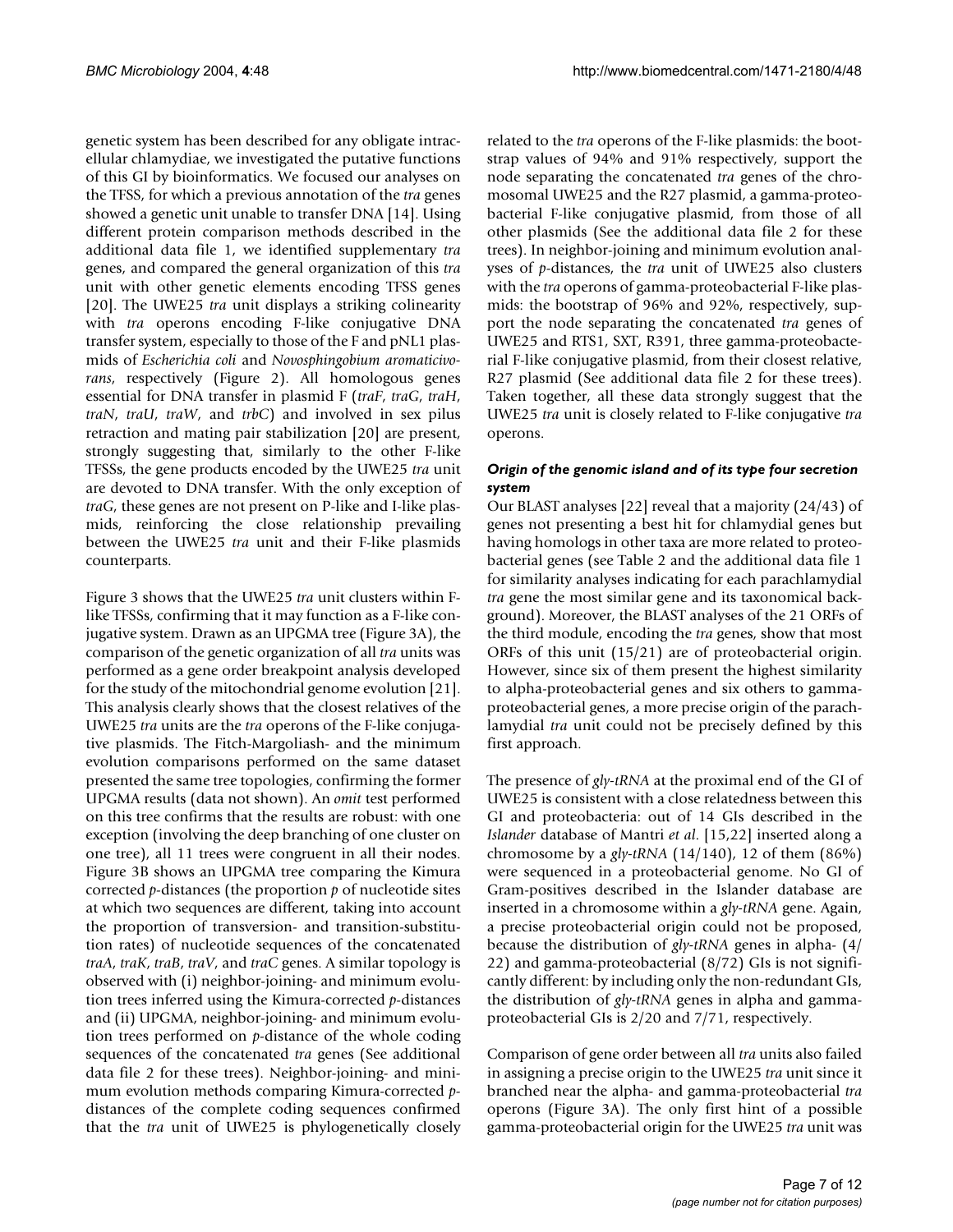<span id="page-8-0"></span>

#### in the F-like conjugative systems Similarity and phylogenetic analyses of **Figure 3** *tra* units showing the close relatedness of the UWE25 *tra* unit with the operons involved

Similarity and phylogenetic analyses of *tra* units showing the close relatedness of the UWE25 *tra* unit with the operons involved in the F-like conjugative systems: **(A)** UPGMA tree of gene order analysis and **(B)** UPGMA tree comparing the Kimura corrected *p*-distances of the concatenated *traA*, *traK*, *traB*, *traV*, and *traC* gene present along the UWE25 *tra* unit and the F-like, Ilike and P-like plasmids [20]. The bar represents estimated evolutionary distance scale. The numbers at each node are the results of a bootstrap analysis; each value is derived from 100 samples.

brought by the phylogenetic analyses (Figure [3B](#page-8-0) and additional files 1 &2). Thus, bootstraps values of 94, 91, 96 and 92% supported the node separating the concatenated *tra* genes of UWE25 and several *tra* operons of gammaproteobacterial F-like plasmids from the F-plasmids of an alpha-proteobacteria and of other gamma-proteobacteria. (See above, and additional data file 2 for these trees).

#### **Discussion**

We showed that the *Parachlamydia*-related endosymbiont UWE25 presents a 100-kb region largely fullfilling the criteria of GIs [16-18]. Indeed, this DNA region characterized by a high level of gene co-orientation presents a G+C content different from that of the remainder of the genome. The presence of direct repeats flanking this chromosome region enabled us to focus on 100 ORFs. Two identical *gly-tRNA* genes in tandem are present at the proximal end of this genetic element. Moreover, several mobility genes encoding transposases and bacteriophage related-proteins are located within this chromosome region.

The cumulative residual G+C content analysis shows that this GI is composed of seven modules. Such a chimeric organization was already described in other GIs [23,24]. The first module contains chlamydiae genes probably brought by chromosome rearrangements. Some of these genes, homologous to TTSS genes of *Chlamydiaceae*, might provide selective advantages to strains that retained the GI. The 2<sup>nd</sup>, 4<sup>th</sup> and 6<sup>th</sup> modules are mainly composed of bacteriophage-related protein genes, that could reflect a putative phage implication in GI formation.

The 3rd module codes for a TFSS similar to *tra* operons. We propose that this *tra* unit is devoted to DNA transfer, based (i) on similarity analyses demonstrating the presence of all genes encoding proteins used during a DNA transfer, (ii) on phylogenetic analyses of *tra* unit genes and, (iii) on comparison of gene order. These analyses clearly demonstrate that the UWE25 *tra* unit is strongly more related to F-like conjugative system than to P-like and I-like secretion systems. The significant bootstraps of all trees obtained by standard gene phylogeny and their congruent topologies with others obtained by the gene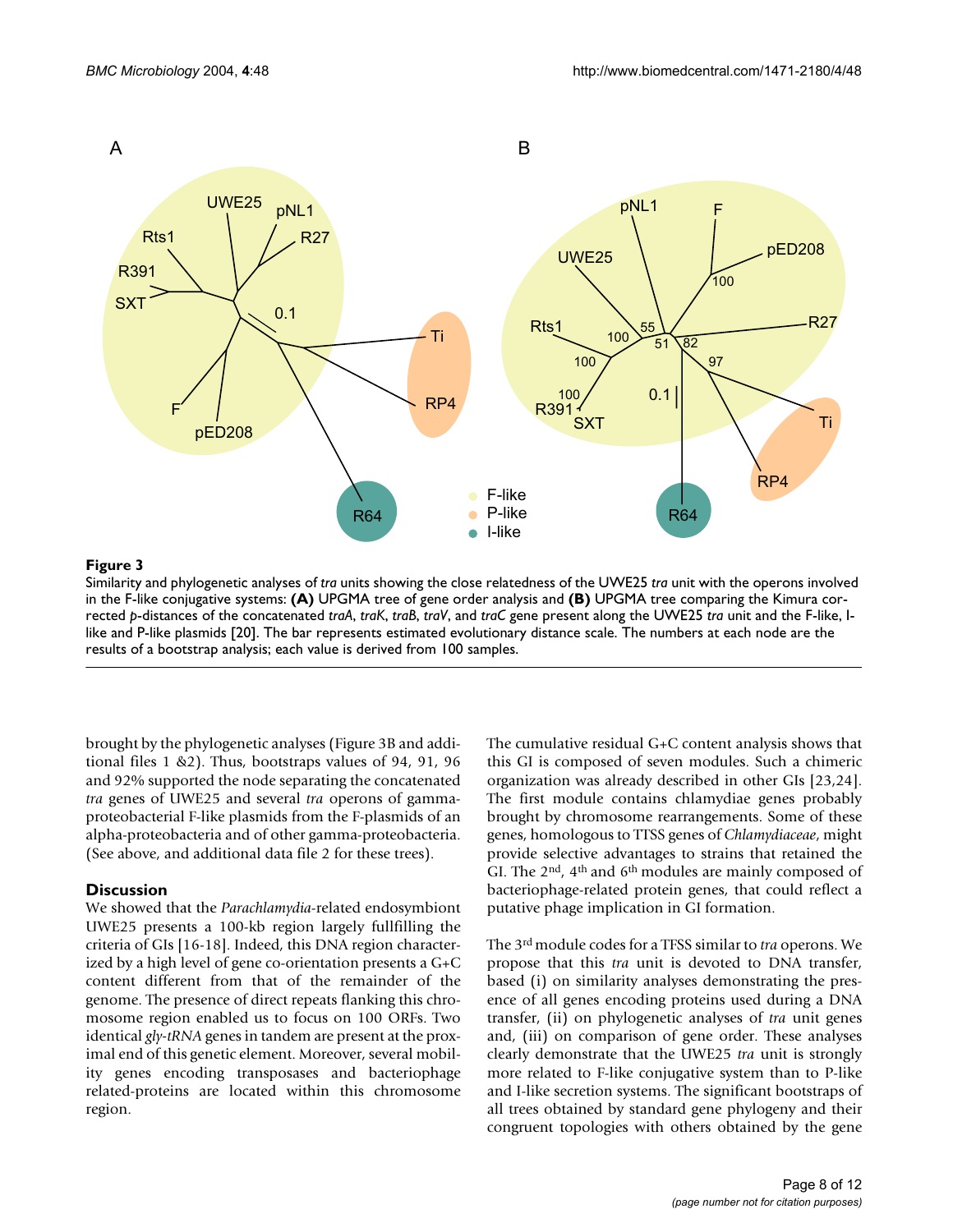order breakpoint analysis not biased by codon usage homing, strongly support the validity of these analyses confirming the F-like conjugative nature of the parachlamydial *tra* unit. Thus, our model significantly differs from the other proposed by Horn *et al*. [14], who did not identify *traA*, *traL*, *traK*, *traV*, and concluded that the UWE25 *tra* unit is involved in protein export, and not in DNA transfer.

The 5<sup>th</sup> module presents a nucleotide composition similar to the *tra* unit and is composed of a single high G+C 6-kb gene, whose product is similar to the human Nod3 protein. The Nod (Nucleotide-binding oligomerization domain) proteins are members of a family that also includes the apoptosis regulator Apaf1 (Apoptotic protease activating factor 1) and plant disease-resistance gene products [25]. The function of the human Nod3 is still unknown. Like Nod1 and Nod2, Nod3 might be involved in the recognition of conserved motifs present at the surface of bacteria, such as peptidoglycan.

The nucleotide G+C composition of the  $2<sup>nd</sup>$ ,  $4<sup>th</sup>$ , and  $6<sup>th</sup>$ modules are similar, explaining the observed similar negative slope of the residual G+C curves. Moreover, these three modules encode phage-related proteins and proteins involved in DNA metabolism. These modules probably involved in mobility might have a common origin, the ancestral single phage module being currently separated in three pieces by the presence of the *tra* unit and of the Nod3-like protein encoding gene.

The positive slope in the  $G+C$  analysis of the  $7<sup>th</sup>$  module echoes those of the *tra* unit (3rd module) and of the Nod3 like protein (5<sup>th</sup> module). The 7<sup>th</sup> module encodes a transposition resolvase and three transposases similar to gamma-proteobacterial homologs. With the only exception of the phage-related Doc protein, that has an homolog at the beginning of the sixth module, and that might be located there after transposition, the 7th module appears thus to have a different origin than the 2<sup>nd</sup>, 4<sup>th</sup> and 6th modules, though also encoding mobility genes.

The presence of a F-like *tra* unit along the sequences of UWE25 is the first evidence of a putative conjugative system in chlamydiae. If conjugation occurs, it most probably takes place within free-living amoebae, that may contain several hundreds of *Parachlamydia* bacteria tightly packed in their vacuoles [4]. Such a conjugation system would be a mechanism to transfer DNA between internalized bacteria sharing an amoebal vacuole. Moreover, it may provide molecular genetic tools for obligate intracellular bacteria.

The presence of *tra* units/operons in the parachlamydial UWE25 and in proteobacteria could be explained by an emergence of this unit in a common ancestor of both clades, and by its subsequent loss in *Chlamydiaceae*. Another evolutionary scenario is that the *tra* unit was acquired from a proteobacteria by a *Parachlamydiaceae* in a common amoebal vacuole. Since the *tra* unit is absent from all sequenced *Chlamydiaceae* genomes, this transfer would have occurred after the divergence of *Parachlamydiaceae* and *Chlamydiaceae*, at a time when *Parachlamydia* was already an intracellular bacteria. An intra-amoebal transfer of this GI is supported by the permissivity of freeliving amoebae to proteobacteria [26], and by several hints suggesting its proteobacterial origin. Though phylogenetic analyses suggested a gamma-proteobacterial origin of the F-like parachlamydial *tra*, further analyses have to confirm whether this GI module was acquired from an alpha-, beta-, or gamma-proteobacteria unit. We hypothesize that the F-like parachlamydial *tra* unit has been brought by a lateral transfer from a proteobacterial genome. This hypothesis is strongly supported by the cumulative GC skew analysis [27-30] producing a signal of the GI differing from that of the remaining of the genome (Figure 1A and 1B). The value of nucleotide skew analyses as good taxonomical markers is supported by (i) routine analyses on prokaryotic genome by cumulative TA-skews [30] and (ii) comparison of intragenic nucleotide skews of small subunit ribosomal RNA of the whole living world [31]. The genometric approach appeared to be able to identify GIs of *Chlamydiales*. Sequencing additional genomes of environmental chlamydiae, that present a large biodiversity [3], will provide major insights on bacterial evolution and hopefully a better comprehension of the emergence of this parachlamydial GI.

#### **Conclusions**

We showed that a GI present on the UWE25 chromosome encodes a potentially functional F-like DNA conjugative system. This is the first hint of a putative conjugative system in chlamydiae. Conjugation most probably occurs within free-living amoebae, that may contain hundreds of *Parachlamydiaceae* bacteria tightly packed in vacuoles. Such a conjugative system might be involved in DNA transfer between internalized bacteria. Since this system is absent from the sequenced genomes of *Chlamydiaceae*, we hypothesize that it was acquired after the divergence between *Parachlamydiaceae* and *Chlamydiaceae*, when the *Parachlamydia*-related symbiont was an intracellular bacteria. It suggests that this heterologous DNA was acquired by a *Parachlamydiaceae* from phylogenetically-distant bacteria sharing an amoebal vacuole. Since *Parachlamydiaceae* are emerging agents of pneumonia [\[2\]](#page-11-0) and since many GIs are also considered as pathogenicity islands [17], the Pam100G GI might be involved in pathogenicity. In future, conjugative systems might be developed as genetic tools for studying *Chlamydiales*.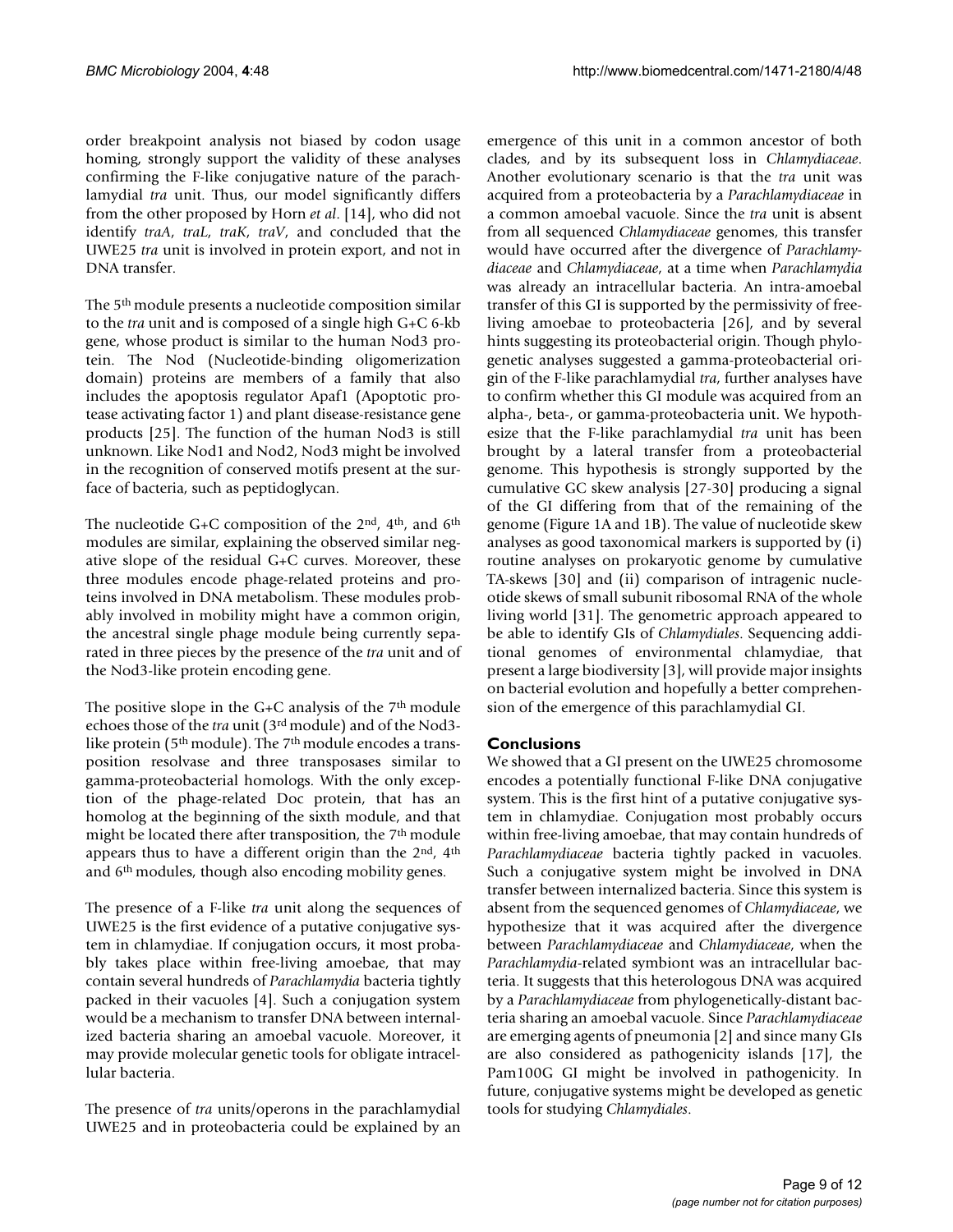#### **Methods** *Sequence*

The genome sequence of UWE25 [14] (Accession number: NC\_005861) is available at the NCBI website [32,33]. In this contribution, the acronym UWE25 refers only to the *Parachlamydia*-related endosymbiont UWE25, and thus not to the *Acanthamoeba* sp. strain UWE25 from which the parachlamydial endosymbiont UWE25 was recovered [3]. Horn *et al*. recently proposed UWE25 as the type strain of a new bacterial species: *Protochlamydia amoebophila* [34].

### *BLAST analyses*

BLAST analyses were performed with BLASTP 2.2.9 [35] available on the NCBI website [36] using the BLOSUM62 matrix, and gap penalties of 11 and 1. Each ORF was compared against all genes of non-redundant databases available at the NCBI website. An e-value of 0.001 was selected as a standard cut-off. To further identify possible homologous ORFs, we also BLASTed each *tra* gene of F plasmid versus all genes of the full genome of *Parachlamydia* and conversely, each ORF of the putative parachlamydial *tra* unit versus counterparts of the different F-like plasmids. CLUSTALW was used to detect the best relatedness of a given parachlamydial Tra protein with its possible homologs encoded by the F and pNL1 plasmids.

#### *Residual cumulative GC content*

The residual cumulative G+C content, a slightly modified version of the cumulative GC profile defined by Zhang and Zhang [19], was used to reveal local variations of  $G+C$ content of a genome, without using sliding windows of arbitrary size. First, a G+C content analysis was performed on 100-bp windows of the selected chromosome sequence, as for a cumulative GC skew analysis. The cumulative G+C content  $GC_n$  of the  $n^{th}$  window is obtained by cumulating the G+C contents from the first to the *nth* window:

$$
GC_n = \sum_{i=1}^n (G_i + C_i)/N_i
$$

where, in the window *i*,  $G_i$  and  $C_i$  are the numbers of Gs and Cs, respectively, and  $N_i$  is the total number of nucleotides. To visualize genomic regions differing from the average G+C content, a linear regression *y* defined by a slope *k* is performed on the cumulative curve using the least square methods:

 $y(n) = kn$ 

where *n* is the position of the center of the *n*<sup>th</sup> window. The residual cumulative G+C content curve *GC*' can then be drawn as a function of the position of each window center:

 $GC<sub>n</sub> = GC<sub>n</sub> - kn$ 

Zhang and Zhang [19] recently demonstrated that, in some instances, abrupt changes in the residual cumulative G+C content curve correspond to genomic islands.

#### *Repeats identification*

The perfect tandem repeats identification was first performed using the EQUICKTANDEM software (Richard Durbin, Sanger Institute, Wellcome Trust Genome Campus, Hinxton, Cambridge, CB10 1SA, UK) [37] on a 200 kb DNA sequence (UWE25 genome position: 1.6 to 1.8 Mb) encompassing the *tra* genes previously identified by Horn *et al*. [14]. The duplicated genes and the ORFs containing internal repeats were removed. For each pair of direct repeats, potential unperfect matches of flanking nucleotides were scanned using DNA strider 1.2.1 [38], with the following settings: a minimal size of 11 bp and 3 mismatches. Furthermore, sequences similar to direct repeats were searched along the whole chromosome, and sequences also found outside the selected 200-kb region were discarded from our analysis. Finally, the direct repeats positions were compared to the G+C content analysis, the cumulative GC skew curve, and to tRNA genes locations.

#### *Phylogenetic analyses*

Since Horn *et al*. [14] did not identified *traA*, *traL*, *traK*, *traV*, re-annotation of the UWE25 *tra* unit was necessary for phylogenetic analyses. We used i) the genes of F-like plasmids encoding the following *tra* genes, i.e. *traA*, *traK*, *traB*, *traV*, *traC*, and ii) the corresponding ORFs of P- and I-like plasmids [20], i.e. *trbC/VirB2*, *trbG/VirB9*, *trbI/ VirB10*, *trbH/VirB7*, *trbE/VirB4* of P-plasmids and *traX*, *traN*, *traO*, *traI*, *traU* of I-plasmids, respectively. The genes were concatenated to obtain a single nucleotide sequence and aligned with CLUSTALW ([39] as it was already performed for genes of ribosomal proteins [40]. Using this alignment and the MEGA 2.1 software [41], we inferred phylogenetic relationships by drawing trees using *p*-distances (the proportion *p* of nucleotide sites at which two sequences compared are different) and Kimura corrected *p*-distance (correction for the rates of transition and transversion) with Unweighted Pair Group Method with Arithmetic Mean (UPGMA), neighbor-joining, and minimum evolution methods. To prevent alignment biases, trees were drawn using the complete deletion option implemented on MEGA 2.1.

#### *Gene order breakpoint analyses*

To quantify the inversion and transposition events leading to the current organization of *tra* operons, the gene order breakpoint analysis developed for small genomes (mitochondria) by Blanchette *et al*. [21] was used to estimate the similarity of gene order existing between the *tra*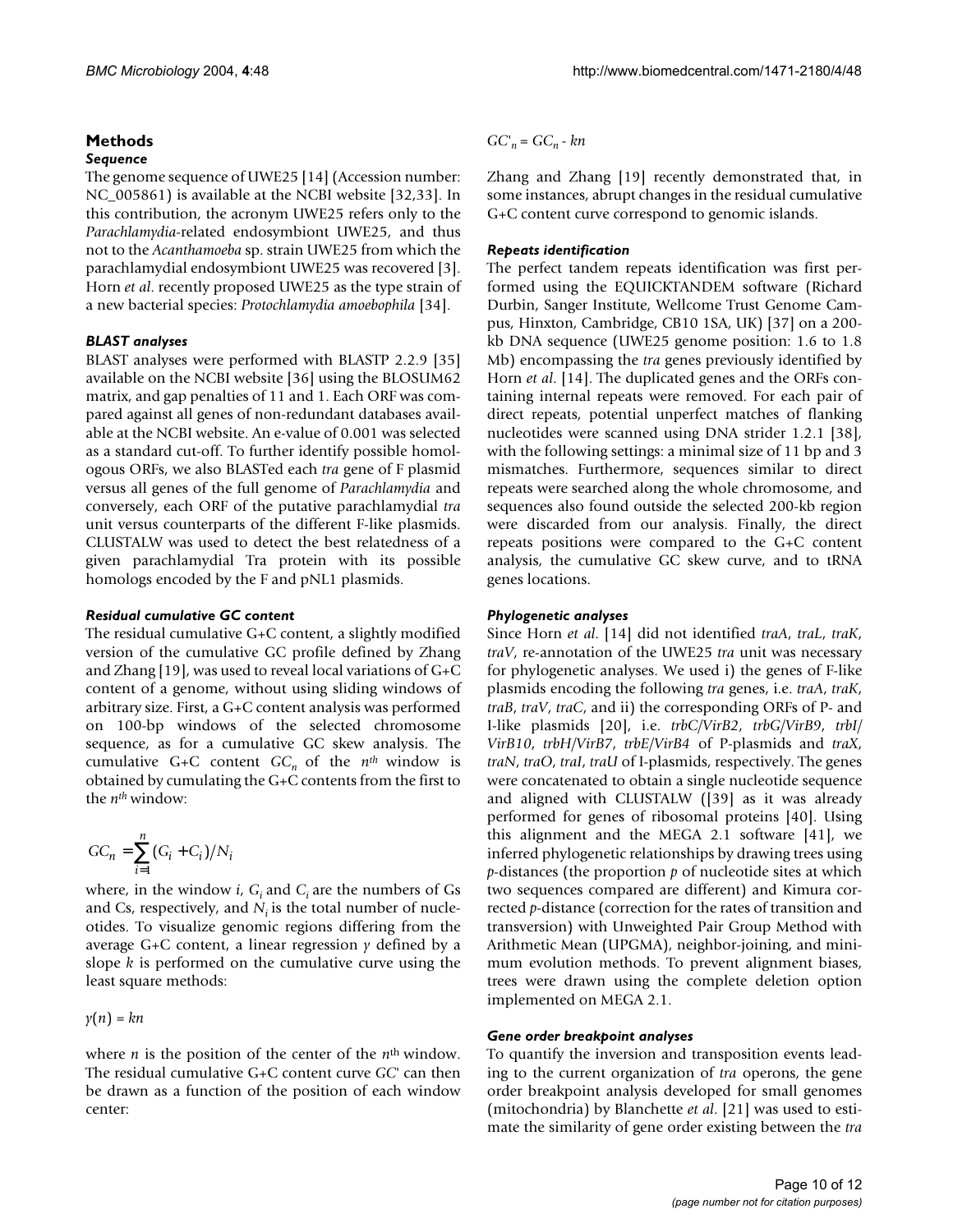unit of UWE25 and the *tra* operons reviewed by Lawley *et al*. [20]. The distance calculated for two given operons *O<sup>i</sup>* and *Oj* containing homologous genes proposed by Blanchette *et al*. [21] was slightly modified to take into account the variation of gene numbers of *tra* operons: instead of counting the number of minimal breakpoints existing between two *tra* operons, a distance was estimated by measuring the proportion of conserved gene pairs between both genomic entities. Next, a comparison matrix is established by calculating the distance for each pairwise comparison. Finally, a dissimilarity matrix is obtained by subtracting each distance from 1.

For instance, if the operon  $O_i$  encodes sequentially four genes (*a*, *b*, *c*, and *d*) and the operon *O<sup>j</sup>* , six genes (*a*, *b*, *e*, *-d*, *-c*, and *-f*; genes labeled by a minus sign are encoded by the complementary strand), the gene order breakpoint analysis reveals that two gene pairs are conserved: *ab* and *cd*. The dissimilarity distances existing between the operons i)  $O_i$  and  $O_j$  and ii)  $O_j$  and  $O_i$  would be: 1-(2/3) = 1/3 and  $1-(2/5) = 3/5$ , respectively.

From the square dissimilarity matrix, phylogenetic trees were drawn. Three different distance-matrix analyses were used: the UPGMA, the Fitch-Margoliash- and the minimum evolution methods. To assess the robustness of the tree, an *omit* test [42] was performed on 11 UPGMA trees, in each one organism is missing.

### **Authors' contributions**

GG and CAR initiated the project. GG and FC reannotated the parachlamydial *tra* unit and performed all BLAST analyses. FC and LG delimited the GI by direct repeat analyses. GG drew the phylogenetic trees of the concatenated *tra* genes. After developing the residual cumulative G+C content analysis used for a software development, LG performed the G+C content analyses and the gene order comparison of *tra* units by the gene order breakpoint analysis. CAR established the correlation existing between the tRNA genes and the GIs according to taxonomy and coordinated the team work. GG wrote the first draft of the paper. All authors improved the manuscript and approved its final version.

# **Additional material**

## **Additional File 1**

*Supplementary table. Results of BLAST [35,36] analyses of 100 ORFs present in the 100-kb region. BLAST analyses were performed using BLOSUM62 matrix and gap penalties of 11 and 1. Chromosome location of each ORF, its G+C content, coding strand, and the presence of at least one homolog in* Chlamydiaceae *are presented. Direct repeats (DR),* glytRNA *genes and limits of each modules of the GI are highlighted.* Click here for file

[\[http://www.biomedcentral.com/content/supplementary/1471-](http://www.biomedcentral.com/content/supplementary/1471-2180-4-48-S1.doc) 2180-4-48-S1.doc]

## **Additional File 2**

*Supplementary figure. Phylogenetic analyses suggest that the UWE25* tra *unit is phylogenetically closely related to F-like DNA conjugative tra operons: (A) UPGMA-, (B) Neighbor-joining-, and (C) minimum evolutiontrees comparing p-distances and Kimura corrected* p*-distances of nucleotide sequences of the concatenated* traA*,* traK*,* traB*,* traV*, and* traC *genes (the UPGMA tree comparing the Kimura corrected* p*-distances of* tra *genes, shown in Figure [3B](#page-8-0), is presented here to facilitate comparison with the other trees). Interestingly, in neighbor-joining and minimum evolution analyses of the* p*-distances, the* tra *unit of UWE25 is clustered with*  tra *operons of gamma-proteobacterial F-like plasmids: bootstrap values of 96% and 92%, respectively, support the node separating the concatenated*  tra *genes of UWE25 and RTS1, SXT, R391, three gamma-proteobacterial F-like conjugative plasmids, from their closest relative R27 plasmid. Similarly, in neighbor-joining and minimum evolution analyses of the Kimura corrected* p*-distances, bootstrap values of 94% and 91%, respectively, support the node separating the concatenated* tra *genes of the chromosomal UWE25 and the R27 plasmid, another gamma-proteobacterial Flike conjugative plasmid, from those of all other plasmids.* Click here for file

[\[http://www.biomedcentral.com/content/supplementary/1471-](http://www.biomedcentral.com/content/supplementary/1471-2180-4-48-S2.pdf) 2180-4-48-S2.pdf]

#### **References**

- 1. Amann R, Springer N, Schonhuber W, Ludwig W, Schmid EN, Muller KD, Michel R: **Obligate intracellular bacterial parasites of** *Acanthamoebae* **related to** *Chlamydia* **[spp.](http://www.ncbi.nlm.nih.gov/entrez/query.fcgi?cmd=Retrieve&db=PubMed&dopt=Abstract&list_uids=8979345)** *Appl Environ Microbiol* 1997, **63:**115-21.
- <span id="page-11-0"></span>2. Greub G, Raoult D: *Parachlamydiaceae***[: potential emerging](http://www.ncbi.nlm.nih.gov/entrez/query.fcgi?cmd=Retrieve&db=PubMed&dopt=Abstract&list_uids=12023921) [pathogens.](http://www.ncbi.nlm.nih.gov/entrez/query.fcgi?cmd=Retrieve&db=PubMed&dopt=Abstract&list_uids=12023921)** *Emerg Infect Dis* 2002, **8:**625-30.
- 3. Fritsche TR, Horn M, Wagner M, Herwig RP, Schleifer KH, Gautom RK: **Phylogenetic diversity among geographically dispersed** *Chlamydiales* **endosymbionts recovered from clinical and environmental isolates of** *Acanthamoeba* **[spp.](http://www.ncbi.nlm.nih.gov/entrez/query.fcgi?cmd=Retrieve&db=PubMed&dopt=Abstract&list_uids=10831445)** *Appl Environ Microbiol* 2000, **66:**2613-19.
- 4. Greub G, Raoult D: **Crescent bodies of** *Parachlamydia acanthamoeba* **and its life cycle within** *Acanthamoeba polyphaga***[:](http://www.ncbi.nlm.nih.gov/entrez/query.fcgi?cmd=Retrieve&db=PubMed&dopt=Abstract&list_uids=12039769) [an electron micrograph study.](http://www.ncbi.nlm.nih.gov/entrez/query.fcgi?cmd=Retrieve&db=PubMed&dopt=Abstract&list_uids=12039769)** *Appl Environ Microbiol* 2002, **68:**3076-84.
- <span id="page-11-1"></span>5. Birtles RJ, Rowbotham TJ, Storey C, Marrie TJ, Raoult D: *Chlamydia***[like obligate parasite of free-living amoebae.](http://www.ncbi.nlm.nih.gov/entrez/query.fcgi?cmd=Retrieve&db=PubMed&dopt=Abstract&list_uids=9093261)** *Lancet* 1997, **349:**925-26.
- <span id="page-11-2"></span>6. Marrie TJ, Raoult D, La Scola B, Birtles RJ, de Carolis E: *Legionella***[like and other amoebal pathogens as agents of community](http://www.ncbi.nlm.nih.gov/entrez/query.fcgi?cmd=Retrieve&db=PubMed&dopt=Abstract&list_uids=11747734)[acquired pneumonia.](http://www.ncbi.nlm.nih.gov/entrez/query.fcgi?cmd=Retrieve&db=PubMed&dopt=Abstract&list_uids=11747734)** *Emerg Infect Dis* 2001, **7:**1026-29.
- <span id="page-11-3"></span>7. Greub G, Boyadjiev I, La Scola B, Raoult D, Martin C: **Serological hint suggesting that** *Parachlamydiaceae* **[are agents of pneu](http://www.ncbi.nlm.nih.gov/entrez/query.fcgi?cmd=Retrieve&db=PubMed&dopt=Abstract&list_uids=12860644)[monia in polytraumatized intensive care patients.](http://www.ncbi.nlm.nih.gov/entrez/query.fcgi?cmd=Retrieve&db=PubMed&dopt=Abstract&list_uids=12860644)** *Ann N Y Acad Sci* 2003, **990:**311-19.
- <span id="page-11-4"></span>8. Greub G, La Scola B, Raoult D: *Parachlamydia acanthamoeba* **is endosymbiotic or lytic for** *Acanthamoeba polyphaga* **[depend](http://www.ncbi.nlm.nih.gov/entrez/query.fcgi?cmd=Retrieve&db=PubMed&dopt=Abstract&list_uids=12860700)[ing on the incubation temperature.](http://www.ncbi.nlm.nih.gov/entrez/query.fcgi?cmd=Retrieve&db=PubMed&dopt=Abstract&list_uids=12860700)** *Ann N Y Acad Sci* 2003, **990:**628-34.
- 9. Ossewaarde JM, Meijer A: **Molecular evidence for the existence of additional members of the order** *Chlamydiales***[.](http://www.ncbi.nlm.nih.gov/entrez/query.fcgi?cmd=Retrieve&db=PubMed&dopt=Abstract&list_uids=10075423)** *Microbiology* 1999, **145(Pt 2):**411-17.
- 10. Corsaro D, Venditti D, Le Faou A, Guglielmetti P, Valassina M: **A new** *Chlamydia***[-like 16S rDNA sequence from a clinical sample.](http://www.ncbi.nlm.nih.gov/entrez/query.fcgi?cmd=Retrieve&db=PubMed&dopt=Abstract&list_uids=11238957)** *Microbiology* 2001, **147:**515-16.
- 11. Corsaro D, Venditti D, Valassina M: **[New parachlamydial 16S](http://www.ncbi.nlm.nih.gov/entrez/query.fcgi?cmd=Retrieve&db=PubMed&dopt=Abstract&list_uids=12455703) [rDNA phylotypes detected in human clinical samples.](http://www.ncbi.nlm.nih.gov/entrez/query.fcgi?cmd=Retrieve&db=PubMed&dopt=Abstract&list_uids=12455703)** *Res Microbiol* 2002, **153:**563-67.
- <span id="page-11-5"></span>12. Greub G, Berger P, Papazian L, Raoult D: *Parachlamydiaceae* **[as](http://www.ncbi.nlm.nih.gov/entrez/query.fcgi?cmd=Retrieve&db=PubMed&dopt=Abstract&list_uids=12781026) [rare agents of pneumonia.](http://www.ncbi.nlm.nih.gov/entrez/query.fcgi?cmd=Retrieve&db=PubMed&dopt=Abstract&list_uids=12781026)** *Emerg Infect Dis* 2003, **9:**755-56.
- 13. Greub G, Mege JL, Raoult D: *Parachlamydia acanthamoeba* **[enters and multiplies within human macrophages and](http://www.ncbi.nlm.nih.gov/entrez/query.fcgi?cmd=Retrieve&db=PubMed&dopt=Abstract&list_uids=14500518) [induces their apoptosis.](http://www.ncbi.nlm.nih.gov/entrez/query.fcgi?cmd=Retrieve&db=PubMed&dopt=Abstract&list_uids=14500518)** *Infect Immun* 2003, **71:**5979-85.